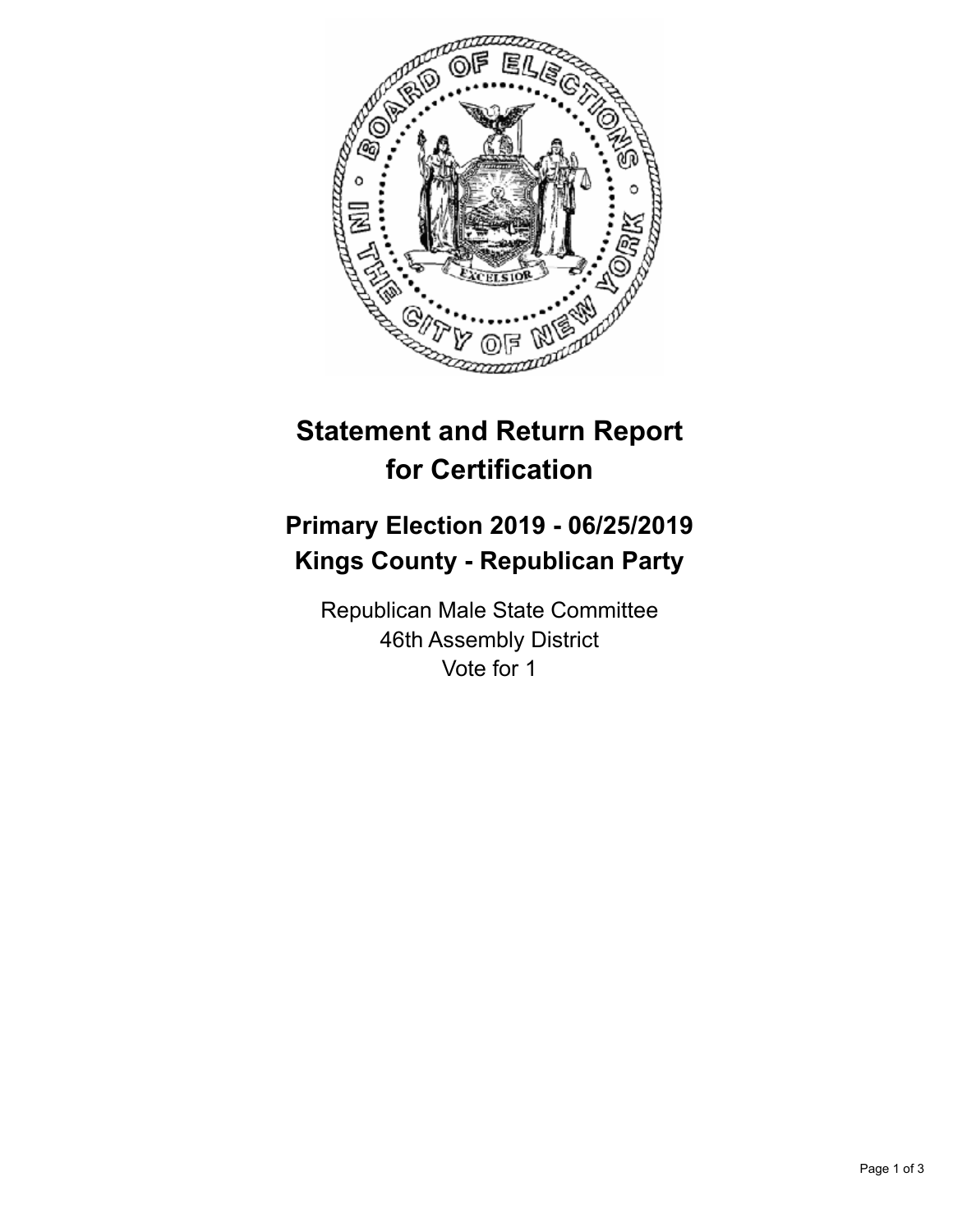

## **Assembly District 46**

| PUBLIC COUNTER                                           | 1,217 |
|----------------------------------------------------------|-------|
| <b>MANUALLY COUNTED EMERGENCY</b>                        | 0     |
| ABSENTEE / MILITARY                                      | 95    |
| AFFIDAVIT                                                | 5     |
| <b>Total Ballots</b>                                     | 1,317 |
| Less - Inapplicable Federal/Special Presidential Ballots | 0     |
| <b>Total Applicable Ballots</b>                          | 1,317 |
| DANIEL J. SLAVIN                                         | 285   |
| EUGENE OVSISHCHER                                        | 311   |
| JOHN F. QUAGLIONE                                        | 691   |
| DAVID M DRAKE (WRITE-IN)                                 |       |
| UNATTRIBUTABLE WRITE-IN (WRITE-IN)                       |       |
| <b>Total Votes</b>                                       | 1,289 |
| Unrecorded                                               | 28    |